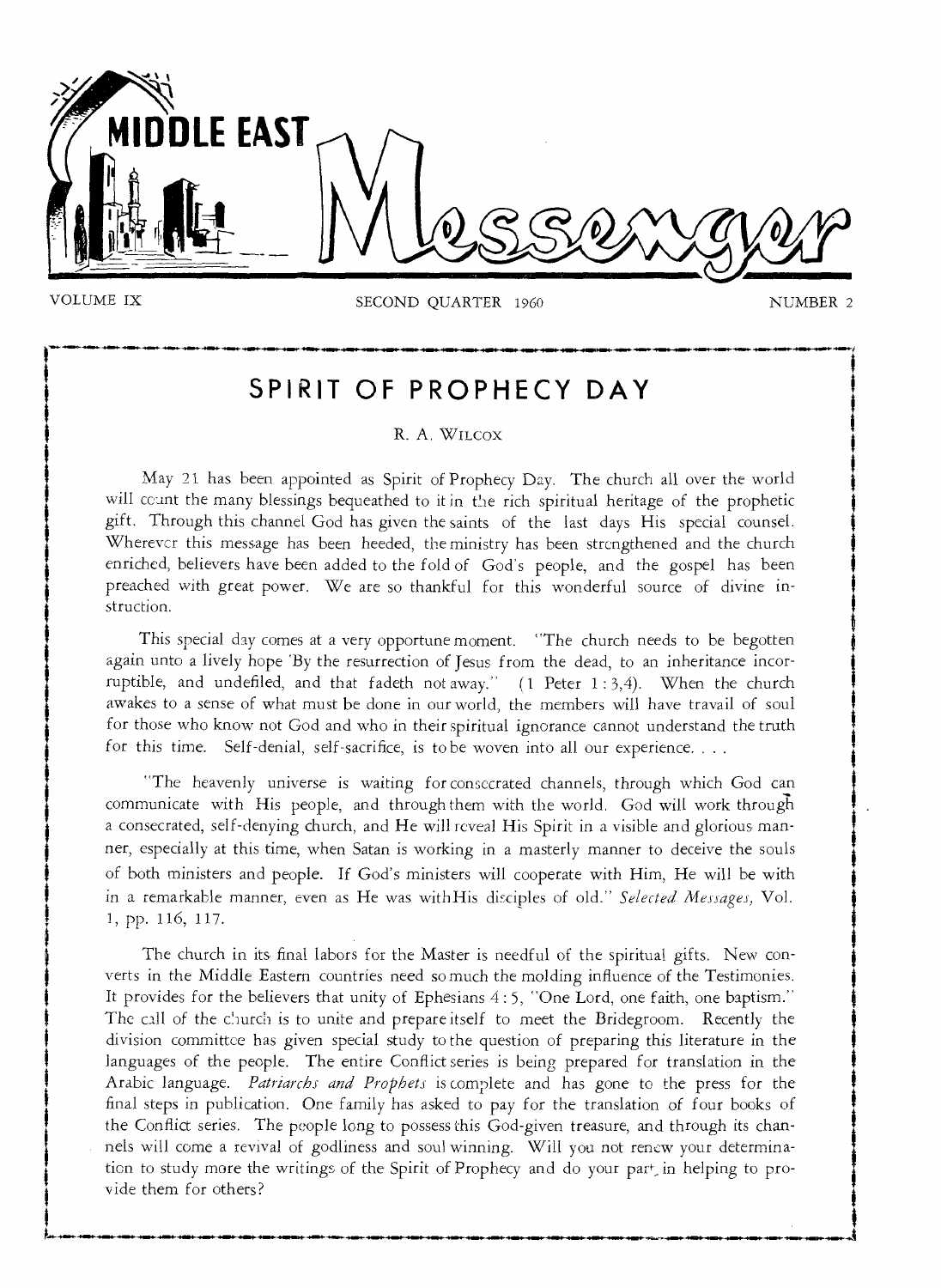

#### *THE ORDINATION SERVICE FOR PASTOR ARAM AGHASSIAN February* 6, 1960 *at the Beirut Armenian Church.*

*Pastor A. A. Haddad gave the opening remarks giving a brief summary of the candidate's past experiences.* 

*Pastor R. A. Wilcox preached the sermon.* 

*Pastor R. H. Hartwell offered the ordination prayer.* 

*Pastor Manoug Nazirian gave the ordination charge.* 

*Pastor A. A. Haddad extended the welcome to the gospel ministry.* 

*Pastor Aram Aghassian offered the benediction.* 

*erty, should be sacredly devoted to Him who has given us these blessings in trust. Whenever a special deliverance is wrought in our behalf, or new and unexpected favors are granted us, we should acknowledge God's goodness, not only by expressing our gratitude in words, but, like Jacob, by gifts and offerings to His cause, as we are continually receiving the blessings of God, so we are to be continually giving." Patriarchs and Prophets, p.* 187.

#### DEATH OF PASTOR F. F. OSTER ,....................•••••o•••••—.•••••••-•••••••••••••••••••••••••

A last minute message has reached *us* from Pastor K. S. Oster which states that his father, Elder F. F. Oster, passed away in California *at 10:00* p. m., March 22. Brother Oster had been suffering "constant excru*dating pain",* but now "He rests in peace." Elder F. F. Oster was sent to the Middle East about fifty years ago, and labored many years in Iran and Turkey. He loved the Middle East and the Osters trained their son Kenneth in such a way that he has also given his life to mission service in this division. Our sincere sympathy goes out to Pastor K. S. Oster and his family, especially to his dear mother, Florence White Oster. The funeral service was held in the church Sabbath afternoon, March 26, and the interment took place on March 28.

## THE PATHWAY OF SACRIFICE LEADS TO GLORY *"Our time, our talents, our prop-*

"For God so loved the world that He gave His only begotten son, that whosoever believeth in Him, should not perish, but have everlasting life." — John 3 : 16.

In the gift of Jesus to a fallen world, heaven made its supreme sacrifice in behalf of lost men and women. Christ, our Lord and Master, found it necessary to give His life in order that man might be saved, surely it is essential that those who bear the name of Jesus in this world, must sacrifice themselves and all they have if they hope to share in the joys of rescuing the lost. Christ has ever taught His people they must surrender their all in this life, if they expect to reign with Him. It has been the plan of the devil since his fall, to cause God's people to lose sight of the spirit of sacrificing for Jesus, and to have them instead, center their affections on the world and its interests. When Jesus was on earth, He made it very plain that if a man wanted to be His disciple, he would have to deny himself daily, take up his cross and follow Him. The disciples left their nets, etc., and threw all they had into the cause Jesus represented, the winning of lost souls. After Christ had ascended and Pentecost had come, we find the early disciples selling their houses and lands, and devoting the proceeds to the spread of the gospel. We find calls being made for this and that worthy purpose, and the early believers gladly responding to the appeals made by the Apostles. The response was generous,

for the Scriptures tell us that there was no lack among them, and that the word of God did great things through their ministry. During the great apostasy, when the man of sin was revealed, the church lost her vision, and the spirit of giving to rescue sinners, gave way to a spirit of self-exaltation and the spending of money for pomp and display in the church and in the lives of its leaders.

Among the reformers, however, great sacrifices both in lives and money were made in order that the gospel of righteousness by faith in Christ might again reach the lost. Many prominent men of wealth and culture as well as the poorest peasant, threw their all upon the altar of sacrifice in behalf of the Reformation. When Protestantism was being born, it drew to its standard many prominent and learned men, who not only gave liberally of their means, but millions laid down their lives for the faith. We have now reached the closing generation of earth's history, when a whole world is to hear the third angel's message, which decides their destiny one way or the other. An army of workers is required for this task, at the very time when the love of money is<br>the prevailing sin of this age. The the prevailing sin of this age. Bible predicted the time in which we live would be used by many in the piling up of riches. It seems that the devil has planted the desire to make money and hold on to it, everywhere in the world and in the heart of every soul that lives in this world. It is as natural to love this world, its pleasures, etc., as

*THREE THINGS TO REMEMBER AND TO PLAN FOR:* 

- 1. Easter Home Visitation and Bible Couzse Enrollments April 17.
- 2. CALL TO HEALTH subscriptions June 18 Is your list of names and addresses ready?
- 3. July 9 The annual Mid-Summer offering for world missions.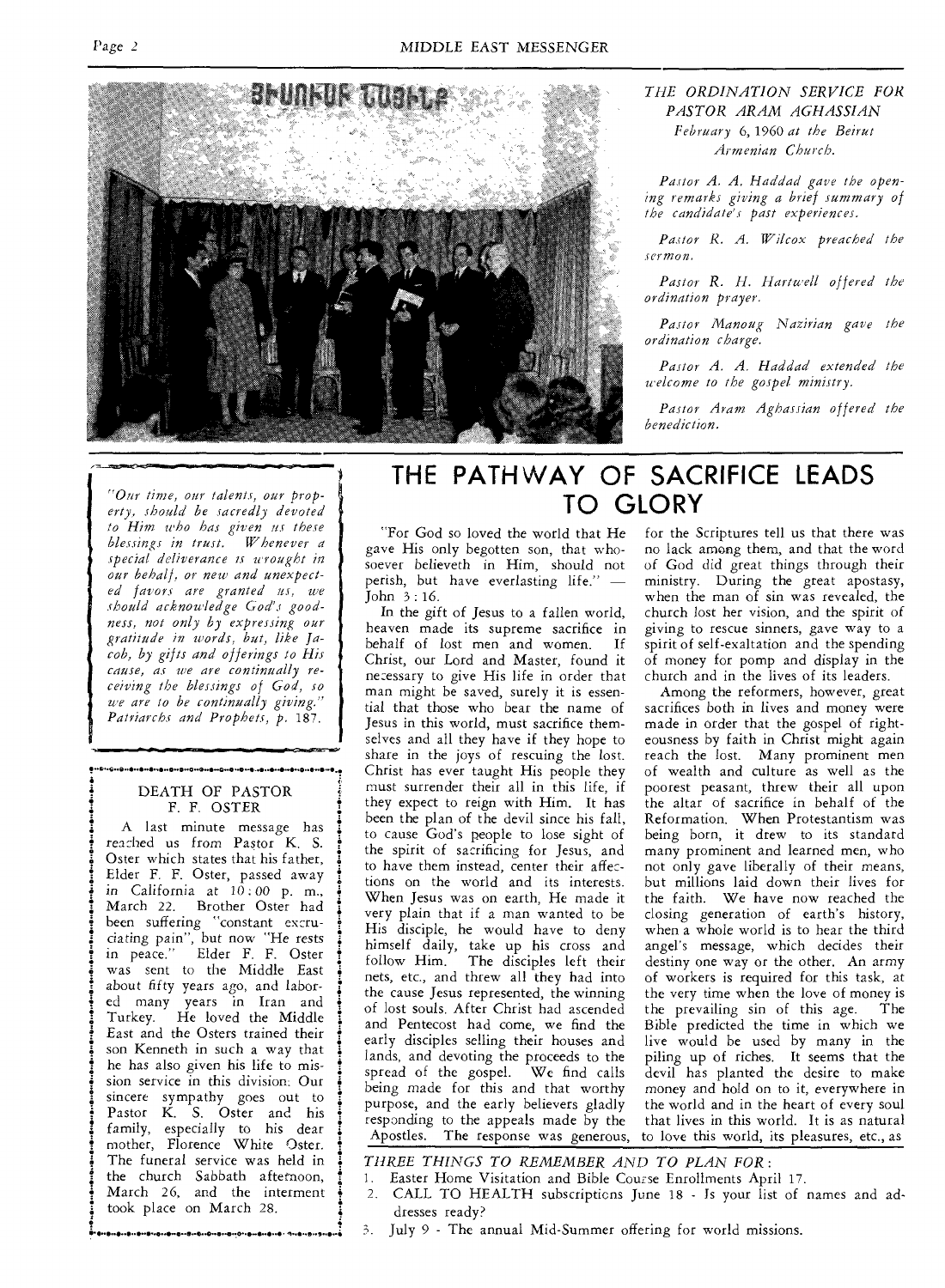*February* 27, 1960 *at the Musseitbe Church in Beirut.* 

*Pastor Anees Haddad reviewed the past years of service in the life of Brothel Noujaim.* 

*Pastor R. H. Hartwell gave the ordination address.* 

*Pastor Shukri Nowfel offered the ordination prayer.* 

*Pastor K. L. Vine gave the ordination charge.* 

*Pastor R. A. Wilcox extended the fraternal welcome to the gospel ministry.* 

*Pastor Salim Noujaim offered the benediction.* 

it is for sparks to fly upward. We are all selfish by nature, and if left to our own fate, we would all be selfishly trying **to** gather together wealth for our personal enjoyment here in this world. The very spirit of piling up money is in the air we breathe. It is more deadly than the "flu" or other epidemics. The testimonies tell us that Satan is especially working to destroy Seventh-day Adventists, and that he tells his angels if they can make us care more for money, than the love of souls, he will have us yet. Satan well knows that if he can cause an Adventist to hold tightly to his money, giving very sparingly to God's cause, he will capture that man's soul sooner or later. Our only safety today is in crucifying the love of money, and the only way to do that is by giving it to God's work for the saving of souls. Since the calls will come, more and more, as we near the end, let us realize that our only hope of going through with God's people is by sacrificing for Jesus. It is no time to be hoarding up, but we should be placing our all on the altar. Our great foreign mission endeavor calls for a weekly sacrifice on our part. It is impossible for us to do too much or give too much when the needs are so great. Let us be cheerful when the calls come, give as we are able, cheerfully too, ever remembering that the path to glory is by the way of sacrifice of life and all we have to Christ for **the** finishing of the work.

For the benefit of any who may wish to know more about the relationship of giving to their Christian experience, the following selections have been taken from the testimonies of Sister White. Now and then we find some one who questions the wisdom of so many calls being made for funds. They feel that too much is said about it. I believe a

the honest in heart, who sincerely love the message, that **in being called upcn**  to give frequently **as we are,** it is **cne**  of God's agencies **not only for reaching**  sinners, but **for saving** His **people**  living in this **age of** covetcusness. **We**  plead for *a.* **careful study** along this line, and for a stronger and more systematic support of **our** world-wide foreign missions and work at home in 1960 than ever before, knowing that the more we invest in God's cause here, the greater treasures we are laying up in heaven, where neither moth nor rust doth corrupt, nor do thieves break through and steal.

sibly be attained without self-sacrifice." *—Vol.* 9, *p.* 53.

"Constant, self-denying benevolence is God's remedy for the cankering sins of selfishness and covetousness. He has ordained that giving should become a habit, that it may counteract the dangerous and deceitful sin of covetousness. "Continual giving starves covetousness to death. Systematic benevolence is designed in the order of God to tear away treasures from the covetous *as*  fast as they are gained, and to consecrate them to the Lord, to whom they belong. He requires the constant exercise of benevolence, that the force of habit in good works may break the force of habit in an opposite direction. God requires an appropriation of means for benevolent objects every week, that in the frequent exercise of this good quality the heart may be left open like a flowing stream, and not allowed to





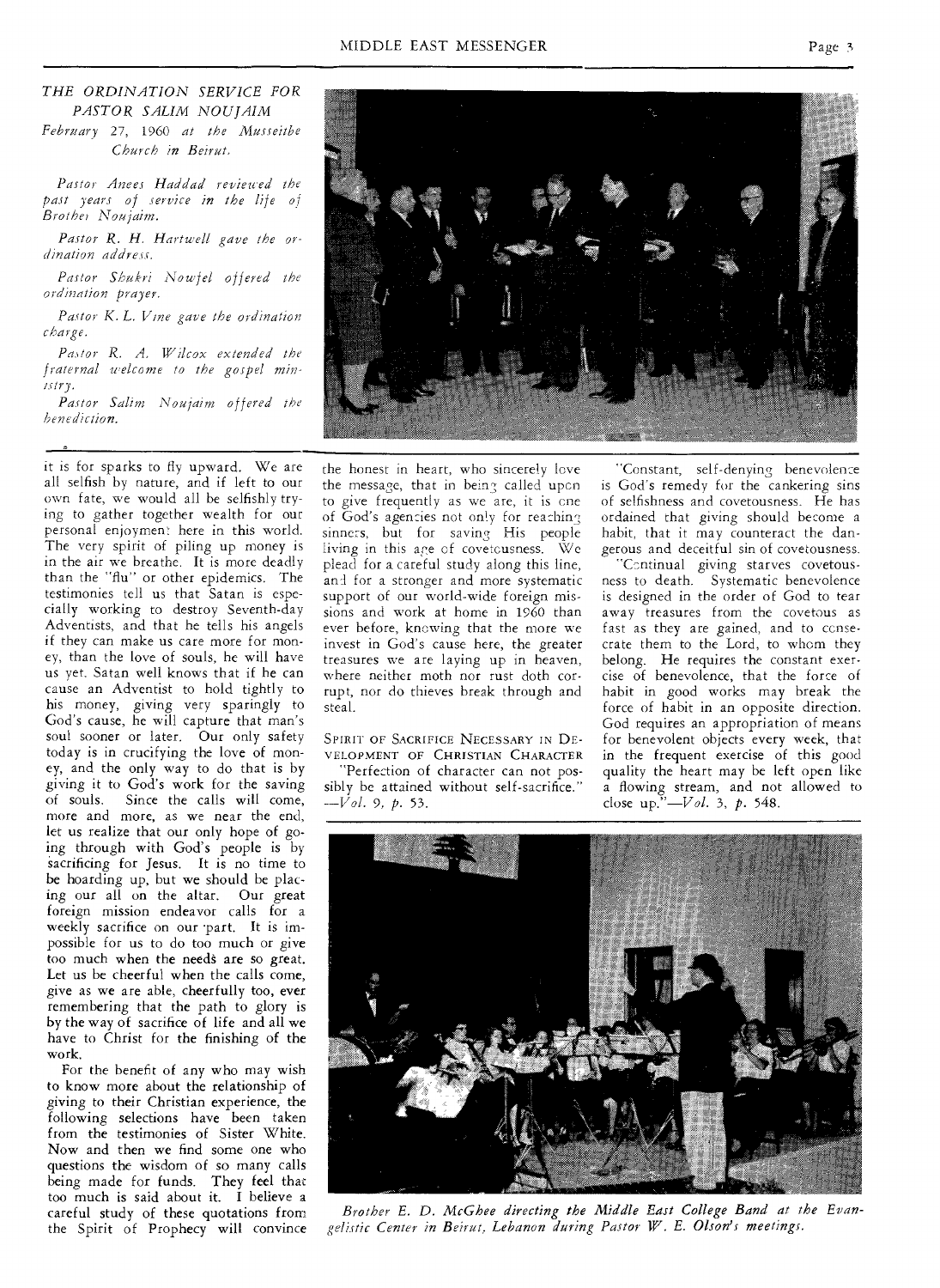

*Mrs. E. D. McGhee demonstrating how to make pear honey at the Lebanon Dorcas Federation. The Federation President, Mrs. George T. Gott is seated beside Mrs. McGhee.* 

"Self sacrifice is the key-note of the teachings of Christ. Often it is prerented and en;joined in language that seems authoritative, because God sees that there is no other way to save man than to cut away from his life the selfishness which, if retained, would degrade the whole *being."—Vol.* 9, *p.* 49

"He has placed means in the hands of men, that His divine gifts may flow through human channels, in doing the work appointed us in saving our fellow men. This is one of God's ways that man needs; for it will stir the deepest sympathies of his heart, and call into exercise the highest capabilities of the mind. God's people should understand that it is His mercy that multiplies the demands for their means. Objects that call benevolence into action must be placed before them, or they can not pattern after the character of the Great Exemplar." *-Vol.* 9, *p.* 255.

"There are many who have looked upon the Jewish nation as a people to be pitied, because they were constantly taxed for the support of their religion, but God, who created man and provided him with all the blessings he enjoys, knew what was for his best good." - *-Vol.* 3, *p.* 404.

"No less than one-third of their in-

come was devoted to sacred and religious purposes. There are even more urgent necessities upon the Israel of God in these last days than were upon ancient Israel. There is a great and important work to be accomplished in a very short time."—Vol. 3, *pp.* 395, 396.

"The people of God are to come close to Christ in self-denial and sacrifice, their one aim being to give the message of mercy to all the world.' *-Vol.* 9, *p.* 26.

"The work of evangelizing the world has been greatly hindered by personal selfishness. Some, even among professing Christians, are unable to see that the work of the gospel is to be supported by the means that Christ has given them. Money is needed in order that the work done all over the world may be carried forward."—Vol. 9, *p.*  53.

"Our work is aggressive. Something must be done to warn the world; and let no voice be heard that will encourage selfish interests to the neglect of missionary fields. We must engage in the work with heart and soul and voice; both mental and physical powers must be aroused. All Heaven is interested in our work, and angels of God are ashamed of our weak efforts."—Vol. 5, *p.* 381.

# FROM HERE AND THERE

Elder J. E. Edwards of the General Conference commends us for improvement in :

- 1. Churches holding the ten minute service between S. S. and church.
- 2. Number of service companies be-
- ing activated in the churches.
- 3. Dorcas Welfare activities.

But he urges us to improve in :

- 2. Number of churches holding first Sabbath Missionary Services.
- 1. Number of reporting members.
- 3. Number of training classes.
- 4. Number of Bible studies.
- 5. Number of missionary contacts.

YOUR HELP IS NEEDED

#### *MIDDLE EAST DIVISION*

Miss Nora Atkins returned on January 22 from a very short furlough of one month, and resumed her duties as cashier of the division.

Pastor A. A. Haddad has been asked to become secretary of the Temperance Department for the Middle East Division together with the Missionary Volunteer Department, and Pastor R. H. Hartwell has been asked to carry the Sabbath school work in addition to his other duties.

\* A farewell get-to-gether was held on February 1 for Elder R. E. Osborn and his family. All workers in the Beirut area met on the roof of the Middle Last College administration building. The Osborns were presented with a token of appreciation intended to remind them of the host of friends who



*A view of some of those who were attending a Dorcas Federation at Middle Earl College in Lebanon.*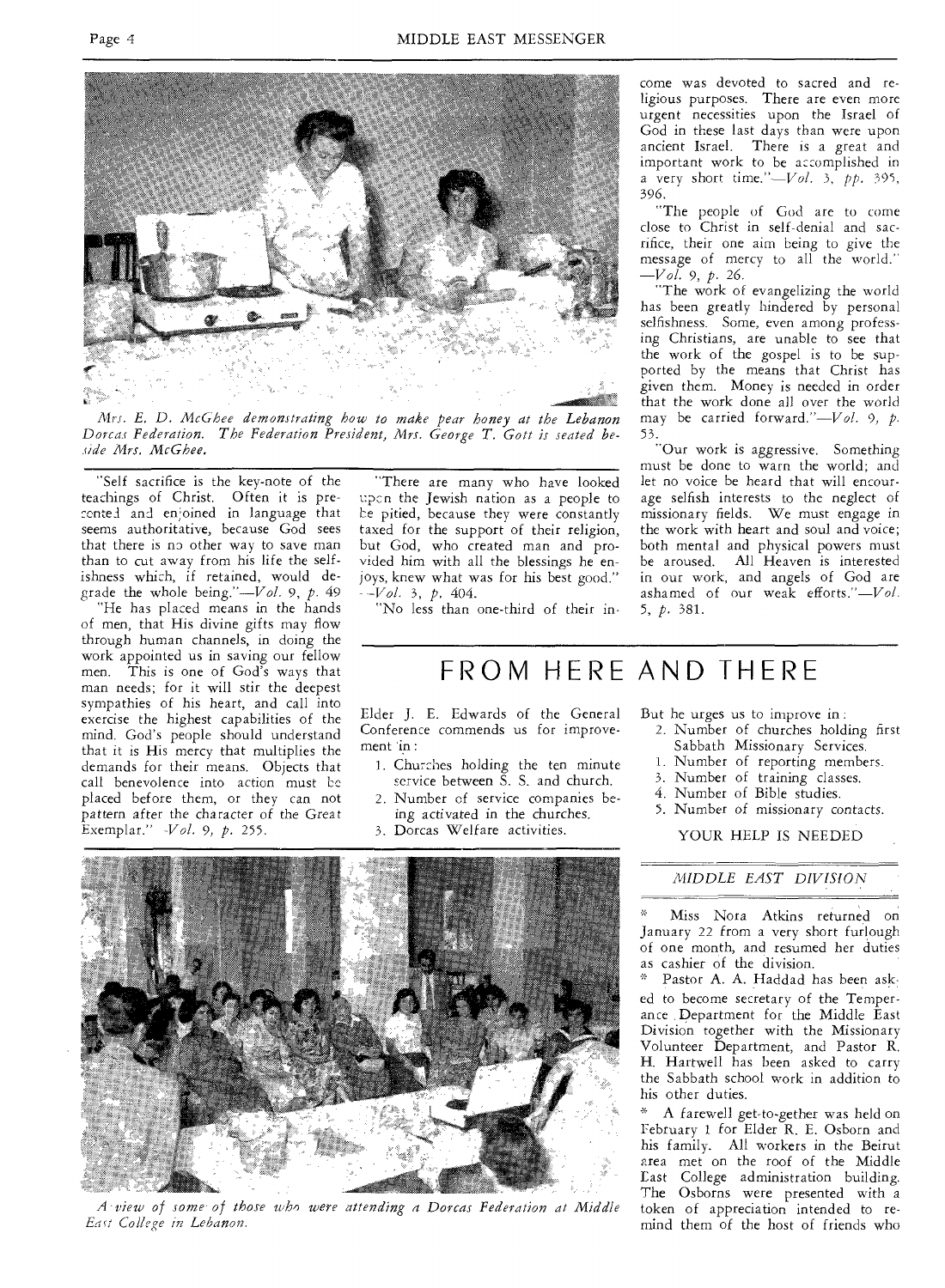will miss them. Many wishes were expressed that God would bless them in their new field of service in South America.

New office hours have been adopted **and** recommended to other Middle East **offices** as follows :

**Monday** through Thursday

7 : 30 a. m. to 12 : 00 m.

1 : **00 p. m. to 5 : 30** p. m. **Fridays** 

7 : 30 to 11 : 30 **a. m.** 

**From** June 15 to October 1 the summer hours will be as follows :

**Sunday** through Thursday 7 : 00 a. m. to 12 : 00 m.

**12 : 30** p. m. **to 2 :** 15 p. m. Friday

Closing at  $1:45$  p.m.

Pastor G. A. Keough writes that he is carrying a heavy study program during his furlough period in England.

Pastor W. E. Olson recently visited Cairo, Benghazi, and Istanbul, where he is reported to have carried inspiration.

Pastor R. A. Anderson, secretary of the General Conference Ministerial Association, visited Cairo, Beirut, and Istanbul on his way from Southern Asia back to Washington, **D. C.** 

\* Pastor C. C. Crider is teaching at La Sierra College, and is working to complete his requirements for t h e doctor's degree at the University of Southern California.

\* Dr. Kern H. Pihi, formerly medical director of the Dar Es Salaam Hospital in Baghdad, has recently returned to the United States after five years of service in South America. He is **living** in Chicago and is taking "post **graduate** work in surgery and other **lines."** 

**\* Dr.** Willian Wagner visited the College of Medical Evangelists attending a banquet that was held for returned missionaries **and** new appointees for **overseas' service.** Dr. Wagner was one of those who spoke on a panel which included doctors from South Africa, India, the Middle East, and the Far East. Pastor and Mrs. C. C. Crider **were** also present at the banquet, and so were Brother R. G. Ubbink and Dr. Joy Ubbink. .

#### *NILE UNION*

Pastor R.- H. Hartwell, representing the Middle East Division Educational Department, visited the Heliopolis day school and the Nile Union Academy and assisted in grading them. He spoke twice in the academy, and also visited the Adventist Mercy Home.

\* Pastors R. A. Wilcox and R. H Hartwell accompanied Pastor A. G. Zytkoskee to Alexandria on January 28. There they met Miss Emilie Levidis and Brother Angely Gayed and his family.



*Miss Haigonhe Keushguerian, assistant secretary of the Lebanon Dorcas Federation giving the secretary's report at a meeting held at Middle East College. Standing beside her is Pastor Aram Aghassian who translated from English to Armenian.* 

#### OBITUARY OF SISTER FARAG ASSAD

\* After an illness of many months, Mrs. Farag Assad passed to her rest on March 15, 1960. The funeral service, conducted by A. G. Zytkoskee, was held in the Heliopolis church. Assisting in the service were Basta Bishai, Hilal Dose, Hilmy Berbawy, and Nashed Yacoub.

Marygo Saleeb was born May **<sup>f</sup>**15, **1897,** in Benha Egypt. In the year 1917 she was united in marriage to Farag Assad. To this union four boys and five girls were born. In 1927 Sister Farag accepted the truth together with her husband. She died in the hope of the resurrection and with the knowledge that her entire family are in the truth.

She leaves to mourn her husband Farag Assad; her sons, Chafic, Wadie, Saleem, a n d Zaher; her daughters, Gamila, Nargis (Mrs. Hanna Watson), A z i z a (Mrs. Habib **Ghaly),**  Bedura (Mrs. Wadie Youssef), and Latifa (Mrs. Antoine Jab bour); and eight grandchildren.

Several visitors have passed through Cairo in recent weeks. The list includes : R. A. Anderson, from the General Conference; Harold Beavon and family, fromTanganyika; E. E. Cossentine, from the General Conference; Karl Fischer and wife from C. M. E; Erna Knauer, from Ethiopia; **B.** A. Roberts and family, from Nigeria; Dr. **0.**  Rouhe, from C. M. E.; and N. L. Sherwood.

Pastor A. G. Zytkoskee accompanied Pastors R. A. Wilcox and R. H. Hartwell, of the Middle East Division, on **a** trip to Benghazi, Libya on January **22.** It was a real pleasure to meet **again** with the hospital staff there.

At the chapel service, March 3, Pastor C. V. Brauer, MV secretary of the Nile Union, presented twelve from the students and faculty of the Nile Union Academy with Leadercraft Certificates. The Leadercraft class, conducted by Pastor Brauer, assisted by Hanna Malaka and several others, began in January with a membership of 24. Exactly half that number completed the requirements. Among those receiving certificates were Pastor W. R. Lesher, Nile Union Academy principal, and Mrs. Lesher.

**\* A** new addition to the Nile **Union Academy** equipment is the two-tone Volkswagen bus. The old bus-truck has been sold, after seven years of semifaithful service. Another new look **on**  the grounds in the newly planted mango orchard to the south of the administration building-. A Jersey bull and two heifers were recently purchased to provide the nucleus of a potentially successful dairy.

#### *EGYPT*

March 5 was a day when the hopes of the believers<sup>77</sup>in Cairo began to be fulfilled. For the first time the church worshipped in their new home, the new Cairo Center. Elder R. A. Anderson, Ministerial Association Secretary of the General Conference, was the speaker for the occasion. Several months work yet remains to be done before the Center is fully completed. Then it will be possible to use the main auditorium for larger audiences.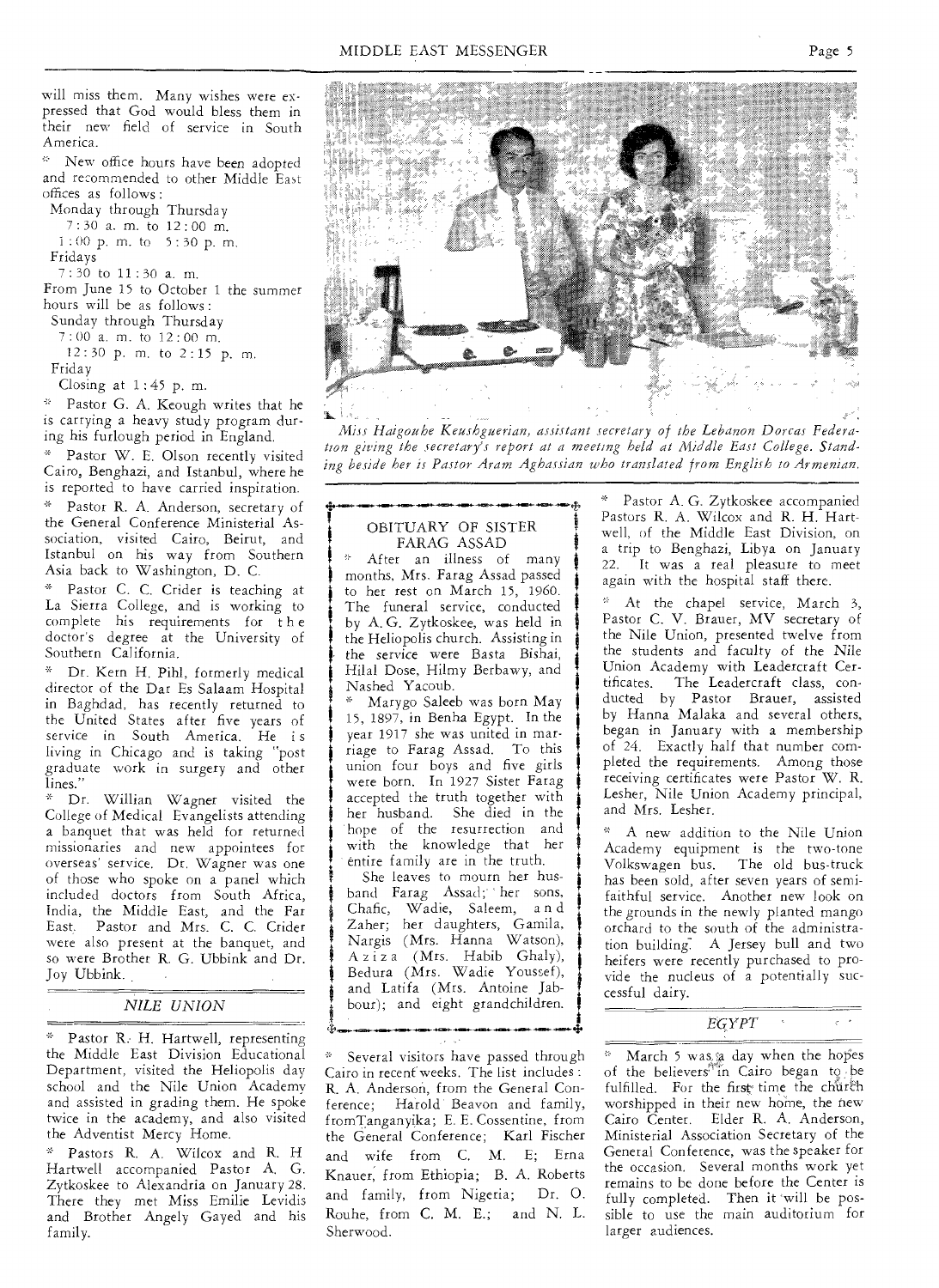An estimated crowd of 3,400 attended the showing, March 16, of the film "One in Twenty Thousand" in Tanta. Pastor William Gayed secured the city's largest auditorium and many of the leading citizens were present. A total of 471 from these attending signed to enroll in the VOP Bible Course.

A special meeting was held, January 19-21, in the Heliopolis church for the workers of the Egypt Section. Pastors R. A. Wilcox, president, and R. H. Hartwell, secretary, respectively, of the Middle East Division were present to speak and give counsel on plans for the advance of the work in Egypt. Pastor A. G. Zytkoskee, president, Nile Union, led out in the meetings.

*EAST MEDITERRANEAN UNION* 

Brother Ayoub Azar and his family moved to Beirut, where he is associating with Brother Leif Jensen in the physiotherapy unit.

The first phase of the effort in the Beirut Cultural Center, under the direction of Pastor W E. Olson, was completed at the end of February. Meetings will continue to be held on Thursday and Sunday nights. The interest has been encouraging.

" Brother George Khoury, who has been assistant publishing secretary for the union, has accepted a call to serve as pastor of the Beirut Arabic church in Musseitbe. This is the first time in many years that a full time pastor has been provided for this church.

Mrs. Venice (George) Khoury, who has done faithful work in the Voice of Prophecy office for several years, has decided to resign and have more time for her home duties and for helping her husband with his pastoral and evangelistic work.

*IRAQ* 

\* Brother Salam Aboujawdi moved with his family to Mosul to take up his duties as pastor of the church in that city, and MV secretary for the Sev-



*CYPRUS* 

• Pastor R. A. Wilcox paid another visit to the island in January.

Pastor P. G. Christakos has been appointed director of the Bible Correspondence School in Nicosia.

Brother A. N. Barlas has moved to the Famagusta district of Cyprus where work is being reopened. Several years have elapsed since a worker was located in that area.

Brother and Sister Moses Elmadjian have a second baby girl to bring added sunshine into their home.

Miss Effie Leontides, having completed her nurses' training in England, is now with her parents in Nicosia.

#### *JORDAN*

About the middle of January Pastor R. A. Wilcox and Brother A. W. Fund visited Jordan in the interests of the property recently purchased in Jerusalem. Pastor Wilcox made another short visit in Jordan on March 16 enroute to Benghazi.

The officers of the Seventh-day Adventist Church in Jordan have been kept very busy recently with appointments for showing the temperance films and holding temperance rallies. Official groups have welcomed this important project.

#### *LEBANON*

Brother Aram Aghassian was ordained to the gospel ministry in the Beirut Armenian church o n Sabbath, February 6. Pastor R. A. Wilcox gave the dedicatory address. Pastor Aghassian has accepted a call to connect with the Cyprus field as the Armenian pastor in the Nicosia church.



*Mosul, Iraq Adventist Church and Dar Es Salaam School where Brother Salam Aboujawdi is pastor.* 



Brother Adel Aboujawdi was married to Miss Leila Yacoub on February 24 in Bishmazzine, Lebanon. Pastor George Raffoul officiated at the ceremony. He was assisted by Pastor A. A. Haddad.

Six were baptized by Pastor Manoug Nazirian in the Beirut Armenian church, and Pastor M. C. Grin baptized one candidate in the Mediterranean Sea. This last mentioned young lady united with the College Park church at Middle East College. Also one was baptized in the Bishmazzine church by Pastor George Raffoul.

\* On February 14, in the office of the Seventh-day Adventist Church in Lebanon, a farewell was held for the Salam Aboujawdi family, which was ready to move to Iraq; and the Aram Aghassian family which was preparing to move to Cyprus. Pastor A. A. Haddad, who was, at that time, the acting-president of the Lebanon field, served as the master of ceremonies. It was discovered that no less than 25 or 30 workers have gone from Lebanon to serve in other countries outside of their homeland.

Dr. Farid Awdi, president of the Supreme Council of Evangelical Churches in Lebanon and Syria, graciously received Pastor R. A. Anderson, secretary of the General Conference Ministerial Association, as well as Middle East representatives accompanying him. Pastor Anderson was passing through Beirut early in March, on his way back to Washington from Southern Asia.

\* Brother and Sister Salim Noujaim returned to Beirut in February from visiting their daughters, Madeline and Denise, in America. On February 27 Brother Noujaim was ordained to the gospel ministry in the new Musseitbe church. Pastor Noujaim has resumed his work as president of the Seventhday Adventist Church in Lebanon.

\* On March 13 Brother Samir Noujaim, son of Pastor Salim Noujiam, was married to Miss Aida Jabbour. Pastor Shukri Nowfel presided at the wedding. He was assisted by Pastors Maurice Katrib, A. A. Haddad, and K. L. Vine. Some seven or eight hundred people were present to witness the ceremony. The first series of evangelistic meet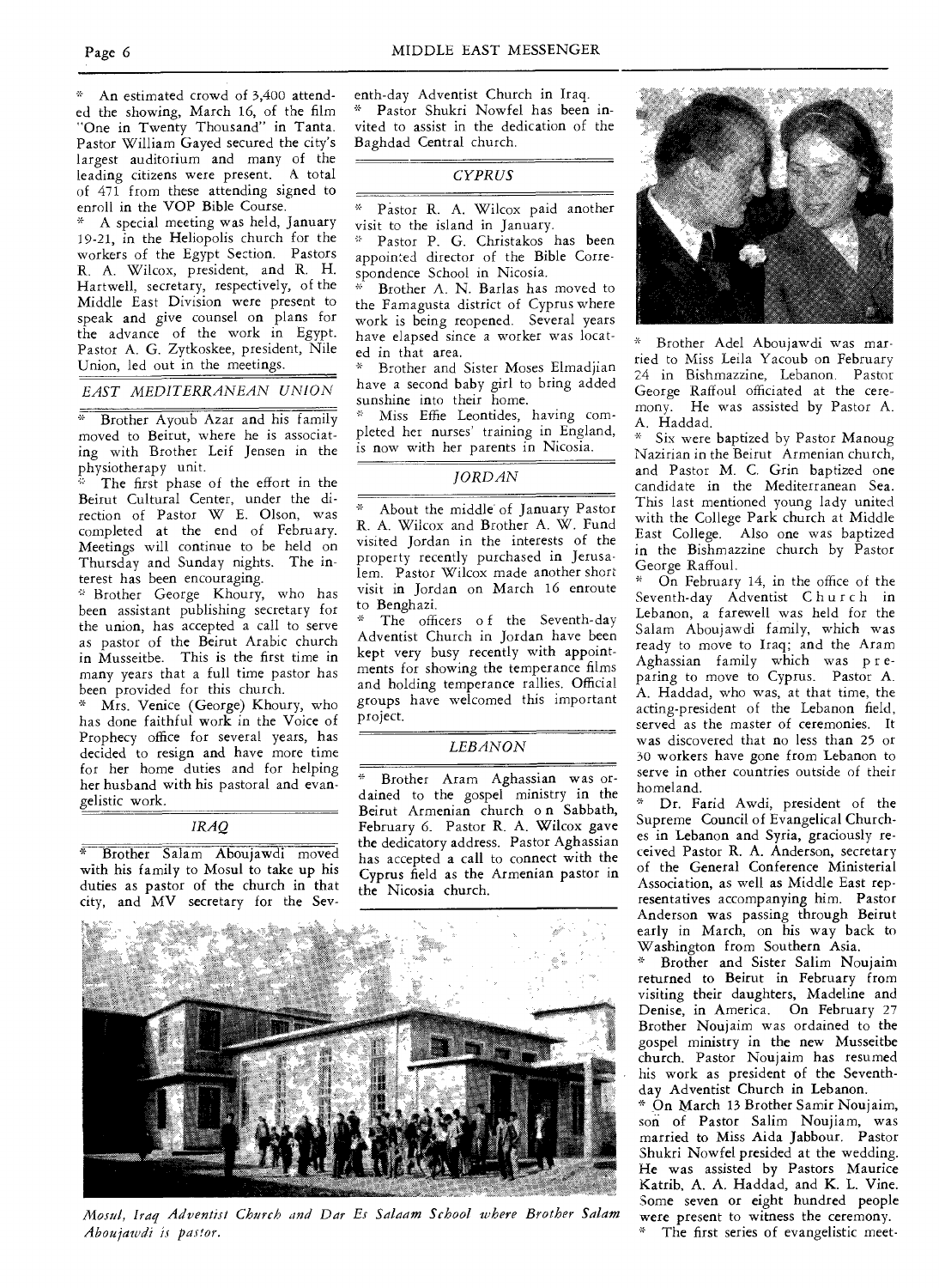ings ever to be held in the new Beirut Musseitbe church building, is being led by Pastor Maurice Katrib assisted by a team of other workers.

" A baby boy named Bishara was born into the George Yared family November 16, 1959, and a baby girl named Hudah was born into the family of George Issa in December. The Sabbath school always welcomes new members for the Cradle Roll Department.

Brother Henry Jeha, principal of the Aramoun Adventist School, has issued another attractive number of the SCHOOL ECHOES. It contains thirtytwo pages besides the cover. For the most part it is in Arabic with a few pages in English.

On February 7, Brother George Khoury, assistant secretary of the East Mediterranean Union Publishing Department, reported that in Lebanon nine colporteurs had worked 1,107 hours, in thirty-four weeks, selling LL. 2,248.50. This included LL.  $1,541.75$  in book sales, and LL. 706.75 in magazine sales. Seven of these young men conducted ninety-seven Bible studies, prayed with sevnty-six people, received 159 enrollments for Bible courses, and distributed 767 pieces of free literature. In addition they reported many visits.

#### *SYRIA*

There are indications that the faithful lives and prayers of our believers will be rewarded, and that closed doors are opening for the conduct of the work of the remnant church in this area.

#### *TURKEY*

Recent visitors in Istanbul included Pastors R. A. Anderson, R. A. Wilcox, R. E. Osborn and family, W. E. Olson, and Brother G. T. Gott.

Six persons have requested baptism of late in Istanbul.

#### *IRAN*

 $\mathcal{H}_{\mathcal{C}}$ Pastors R. A. Wilcox and R. H. Hartwell visited Iran about the middle of February. They found the Iran Training School progressing nicely, and even planning for enlargement as well as improvement. Brethren M. H. Morovati and J. L. Sprout have been working hard to build up this institution. Also on this visit more definite preparations were made for the opening of the new physiotherapy unit in Tehran. Brother Ivan C. Peacock is enthusiastic about this n e w venture. Miss Shamiram Ameer, a graduate of the Dar Es Salam School of Nursing in Baghdad, Iraq, is waiting to assist in this unit as soon as it opens.

Pastor E. E. Cossentine, secretary of the General Conference Department of Education, made a brief stopover in Tehran, where he visited the Iran Training School, the church headquarters, and several officials of the Iran Ministry of Education. Sometime ago Pastor Cossentine had the privilege of having a few of these officials as his guests in Washington, D. C. He was happy to take them to visit the Shenandoah  $Val$ ley Academy. He now has a standing invitation to visit them in Iran whenever he has opportunity to do so.

#### *BENGHAZI HOSPITAL*

Dr. Jay P. Munsey, who has given faithful and efficient professional service, and commendable administrative leadership, to the Adventist Hospital in Benghazi for some three years, has now gone to take further specialized training in his homeland.

• Dr. 0. Rouhe, who has practiced medicine for many years, and who has been giving temporary help to the School of Tropical Medicine of Loma Linda, California, has consented to help with the hospital in Benghazi for two months on his way back from Nyassaland to the United States. He was expected to arrive in Benghazi in March.

Dr. William Wagner has consented to locate in Benghazi at the close of his present furlough year. His presence and experienced leadership there will do much for the progress of the medical work in Libya.

Recently word has been received from Dr. William Wagner that he saw Dr. Ray S. Cornell, the first medical director of this institution, and found him sitting in a chair somewhat improved. He is able to sit up several hours each day. Some will recall that Dr. Cornell contracted polio while serving in the Adventist Hospital in Benghazi several years ago. Libya has left the medical door open to Adventists. This is a challenge to this denomination, and we pray that God will continue to provide consecreated professional personnel for this hospital.

Miss Gladys Hurd, director of nurses at the Benghazi hospital, has given untiring service in the institution even supervising the food service and laundry work. In addition to this she has helped several young people to complete their nursing training. Associated with her is Miss Anna Rae Brown.

Three young people, who had nearly completed their nurses' training in the Dar Es Salaam Hospital in Baghdad, Iraq, have now completed their work and studies. Pastor A. G. Zytkoskee was asked to give their graduation address.

The three nurses who graduated in March are Miss Maha Azar, Miss Anita (Anitza) Kassardjian, a n d Brother Bishara Aziz Saliaman. March 18 to 21 was chosen as their graduation week end, and it began with Miss Gladys Hurd conducting the Friday evening consecration service.

Miss Gladys Dandan, who is the hospital mid-wife, reports continually increasing patronage for her department.

Dr. J. P. Munsey's parents were to arrive in Benghazi in time to accompany Dr. Munsey and his family on their journey to America.

The hospital has received a gift of a new and much needed electro-cardiograph. This machine is valued at \$ 775.00. It will be an excellent help in making diagnoses.

#### SPECIAL NOTICE CONCERNING H. M. DEPARTMENT SUPPLIES AVAILABLE TO YOU

- 1. A beautiful CALENDAR is being prepared for 1961, in the Arabic and Armenian languages, containing a lovely colored picture of heaven. This is to be used for Ingathering, VOP students, relatives, friends and neighbors. The price is to be about LL. 0.50 each. If you could see one you would rush in with a large order to be sure you have your supply early.
- 2. Home Visitation Day leaflets. The Easter number was well received all over the field. Each quarter these are to be available to the churches in both Arabic and Armenian for only LL. 13.00 per 1,000. We are forgetting those things which are behind and starting all over new. Will you please see that each church sends through the regular Book and Periodical House channels a NEW STANDING ORDER? Thank you very much. Without this no one knows hov. many to prepare. We are depending on you to help with this matter immediately if possible.
- April 2 is the day to promote the distribution of the Arabic book entitled "The Lord's Day." It is a 96 page book. It retails in Lebanon for LL. 1.00, in Jordan for JD. 0.100, in Iraq for ID. 0.100, in Egypt for LEg. 0.125. Book and Periodical Houses will welcome your order for the same. Thousands of these should be used in Arab lands during the month of April. Place your order now.
- 4. What have you done about the HOPE MAGAZINE (Arabic) campaign? This periodical should go to 10,000 each month in the immediate future. The H. M. Department is anxious for reports of this campaign which was set for February 6. If you have not promoted this yet PLEASE push it just as soon as possible. If you have already done so kindly send us your report of success.